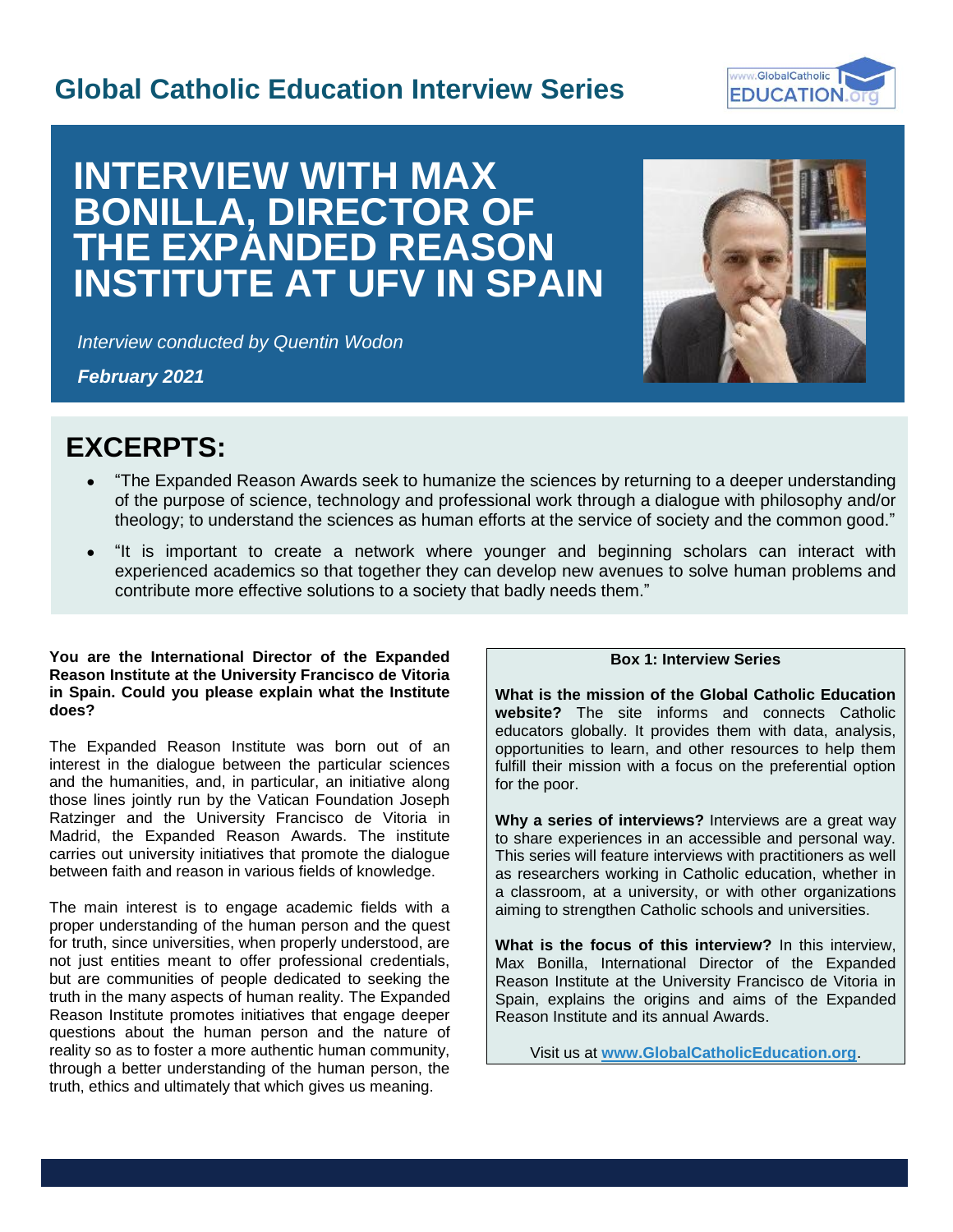ė

#### **Why were the Expanded Reason Awards created? What is their objective?**

The Expanded Reason Awards were created as a response to the encouragement of Pope Emeritus Benedict XVI to "broaden the horizon of reason." The Vatican Foundation Joseph Ratzinger/Benedict XVI wished to increase projects that promote the vision of the Pope and thus asked us to work with them. Since the Foundation already offered the famous Ratzinger Prize, we thought that a complementary prize offered to scientists and experts in secular fields who engage the questions that were important to Pope Benedict (and now to Pope Francis) would be a suitable way to contribute to that important work of the Vatican Foundation. So the Expanded Reason Awards program offers 100,000 euros a year in four prizes to professors from around the world (25,000 euros each) who engage their field of knowledge with deeper questions of philosophy and theology.

Pope Benedict encouraged academics to not remain locked in the positivist mentality so common today or to assume that only an empiricist mentality can unlock the truth. In other words, Pope Benedict encouraged professors and researchers to ask deeper questions so as to unlock greater truths. The Expanded Reason Awards rewards and incentivizes this kind of work. The challenge of Pope Benedict that the awards propose is for anyone that seeks the truth without bias. This is a search that, as Ex Corde Ecclessiae argues about university work, is "a search that is neither subordinated to nor conditioned by particular interests of any kind." (Ex Corde, 7). And Pope Francis insists that all the work we do should put the person's dignity front and center, especially the neediest among us. Thus the Expanded Reason Awards is a project that seeks to humanize the sciences by returning to a deeper understanding of the purpose of science, technology and professional work through a dialogue with philosophy and/or theology; that is, to understand the sciences as human efforts at the service of society and the common good.

#### **What is the role of the Vatican Foundation Joseph Ratzinger/Benedict XVI in the awards?**

The Vatican Foundation Joseph Ratzinger/Benedict XVI jointly sponsors the Expanded Reason Awards with the University Francisco de Vitoria in Madrid. The president of the Foundation, currently Fr. Federico Lombardi, SJ, functions as co-chair of the international jury that decides the winners along with the rector of the University Francisco de Vitoria, Daniel Sada. Because the Expanded Reason Awards is an initiative of the Vatican Foundation, the award ceremony takes place most often at the Vatican followed by an audience with the current Holy Father, Pope Francis.

### **Who can apply for the awards, what do they need to do, and what are the deadlines for the current cycle?**

Anyone who is doing university level research or teaching can apply for the awards. As an international awards program, applicants are welcomed from any country in the world. Applications are received in two general categories, teaching and research. 100,000 euros are awarded each year to four professors (25,000 euros each) who do either great teaching projects or outstanding research in a way that engages deeper questions about human reality, as explained on our website, www.expandedreason.org.

The application process is simple. A candidate would visit our website and fill out the application form, submitting three documents: the primary document which is a book or an article in research, or a teaching project; a CV showing the candidate's academic career; and an explanatory document where the book or article or teaching project is explained in light of the Expanded Reason Awards. So the explanatory document shows how the primary document meets the criteria of the awards. The criteria can be found in a conditions document found on our website. We began the awards receiving applicants in two languages, and are gradually increasing the languages we accept. We are currently receiving applications in any of four languages: English, French, Italian, and Spanish.

The award cycle repeats every year: The awards open in October, the deadline is in April, the winners are announced in July and the award ceremony takes place usually at the Vatican in September. This year, the deadline is April 12, 2021 at midnight in Vatican City (or Central European Time).

#### **There seems to be quite a bit of diversity in past award recipients. Could you give a few examples of their work?**

The work of winners is varied precisely because the encouragement we offer is for scholars in nearly any field of knowledge. Thus we have had scientists that study quantum physics and philosophy, theologians that seek to understand environmental questions, economists that promote a more just society, philosophers that make a contribution to cancer research, management professors that reframe the purpose of doing business, and many others. Added to the winners are hundreds of participants from around the world and from many more fields of knowledge that are helping us create a network of scholars that is interested in engaging deeper questions related to the relationship between any particular science and philosophy/theology. The jury invites not only established scholars from any field of knowledge, but also younger academics.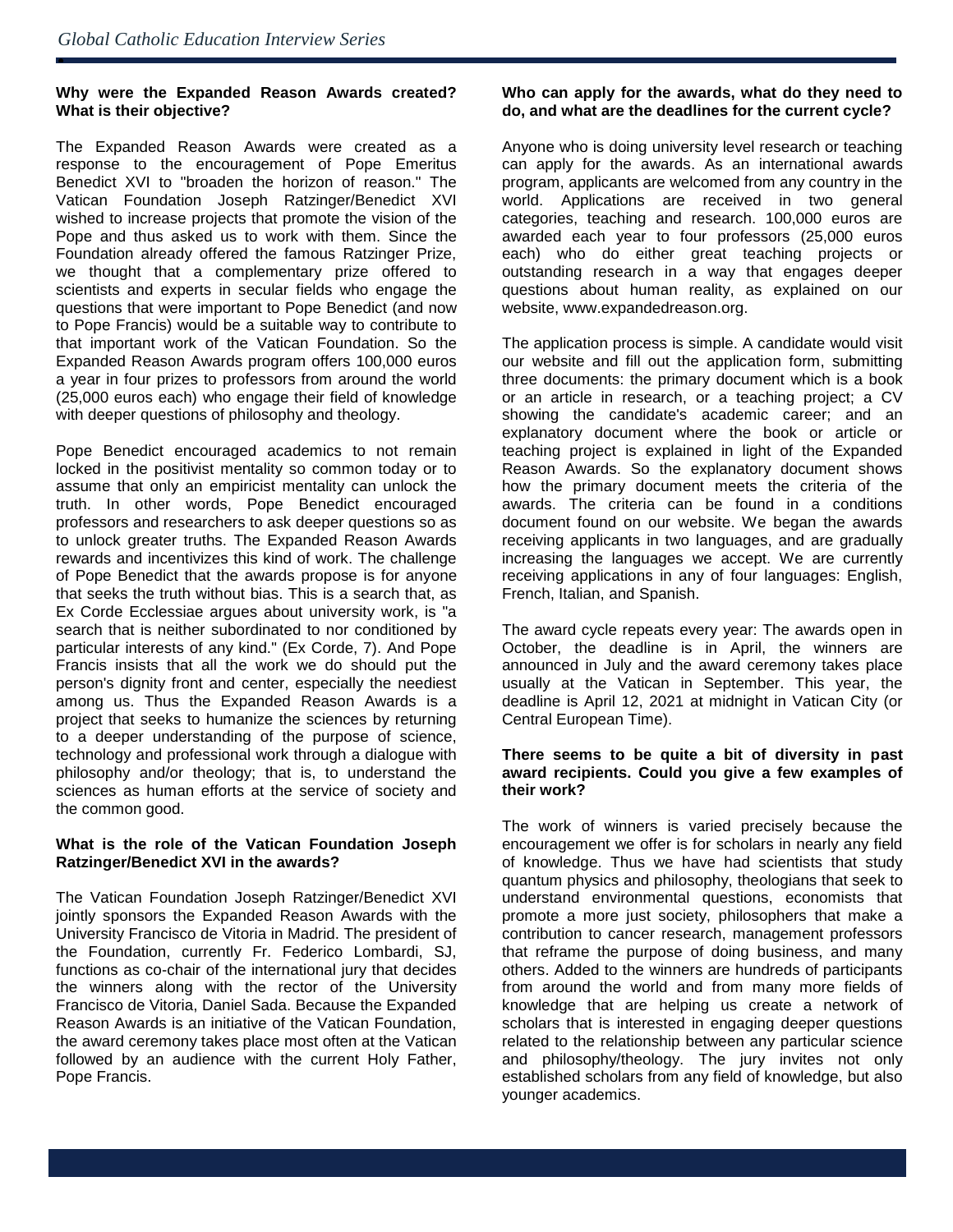### **It is of course a great honor for recipients to be recognized by the awards, but how do you aim to achieve a broader impact?**

Our goal is to create a network of scholars who understand the need for a broader engagement with their fields of knowledge and who are willing to ask deeper philosophical questions, not only narrow scientific ones. To achieve a broader impact, it is important to create a network where younger and beginning scholars can interact with experienced academics so that together they can develop new avenues to solve human problems and contribute more effective solutions to a society that badly needs them.

Part of this effort requires me to travel to various places where I can explain and encourage professors to participate in our network. In practice this means that sometimes I am invited to visit a particular city in a country that I happen to plan to visit and work with an interested university to organize meetings or seminars related to the Expanded Reason projects. These can take the form of simpler meetings where I explain the awards to groups of professors, or more complex seminars or conferences where multiple speakers and scholars engage questions from an expanded reason perspective. It all depends on the interest and needs of the host university. For a university this is helpful because they

often have the need to promote excellence in research and teaching from among the professoriate, and our awards are a great avenue to do that at no cost to those universities. Universities that are interested in a visit would contact me and ask me if I happen to visit their country or city in the next few months. If that is the case, together we can plan the type of activity they would find most helpful to them.

We also have a series of other projects that increase our impact. The Templeton World Charity Foundation has generously funded several of them. For one of them which we are launching soon, we hope to engage interested universities from around the world in an online teaching project. I cannot give details about this yet, but universities that might be interested can contact me for more details either by email or through our website.

Finally, we also have a series of publications in our Expanded Reason Collection by our publishing house, Editorial UFV, that offer some of the writings from our winners and selected authors. These is a growing collection of publications distributed around the world for the benefit of anyone seeking to understand and see examples of what we mean by an expanded reason approach. Some of these publications are offered free in digital form, and the number of authors being published increases constantly.